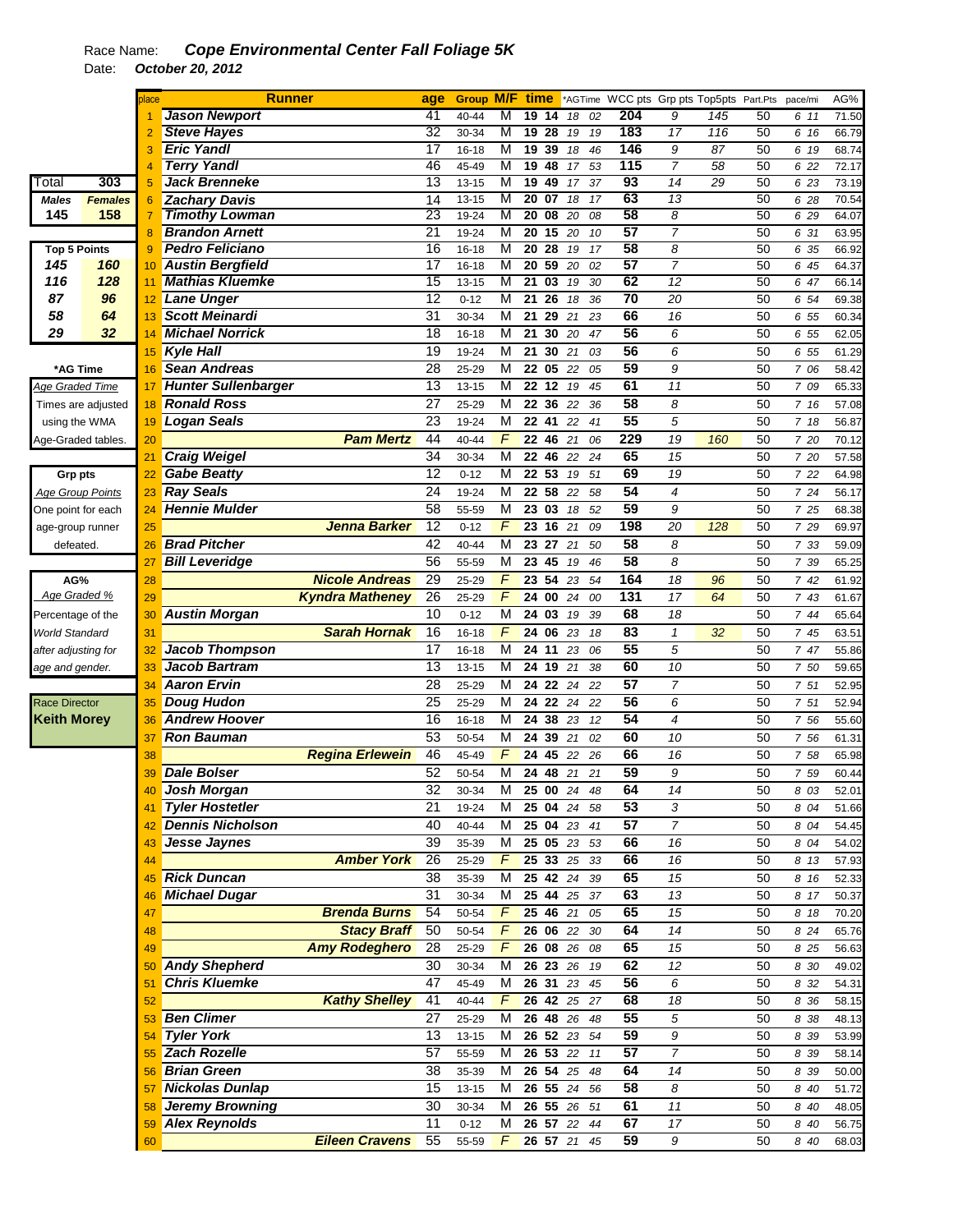| place | <b>Runner</b>           | age                                   | <b>Group M/F time</b> |                |          |          |             |                 | *AGTime WCC pts Grp pts Top5pts Part.Pts |    | pace/mi | AG%   |
|-------|-------------------------|---------------------------------------|-----------------------|----------------|----------|----------|-------------|-----------------|------------------------------------------|----|---------|-------|
| 61    | <b>Tony Yandl</b>       | 12                                    | $0 - 12$              | M              |          | 27 02 23 | 27          | 66              | 16                                       | 50 | 842     | 55.01 |
| 62    |                         | 36<br><b>Angie Cates</b>              | 35-39                 | $\sqrt{2}$     | 27       | 11<br>26 | 45          | 68              | 18                                       | 50 | 8 45    | 55.32 |
| 63    | <b>Andrew Roberts</b>   | 38                                    | 35-39                 | M              | 27 13    | 26       | 06          | 63              | 13                                       | 50 | 8 4 6   | 49.41 |
| 64    | <b>LeKendric Brown</b>  | 11                                    | $0 - 12$              | M              | 27 16    | 22       | 59          | 65              | 15                                       | 50 | 8 47    | 56.09 |
| 65    | <b>Logan Myers</b>      | 13                                    | 13-15                 | М              | 27 28    |          | 24<br>26    | 57              | $\overline{7}$                           | 50 | 8 50    | 52.81 |
| 66    | <b>Alex Vandivier</b>   | 16                                    | $16 - 18$             | M              | 27 28    | 25       | 52          | 53              | 3                                        | 50 | 8 50    | 49.86 |
| 67    | <b>Brad Lambright</b>   | 46                                    | 45-49                 | M              | 27 32    | 24       | 51          | 55              | 5                                        | 50 | 8 52    | 51.90 |
| 68    | <b>Kevin Shelley</b>    | 46                                    | 45-49                 | М              | 27       | 36<br>24 | 55          | $\overline{54}$ | $\overline{\mathcal{A}}$                 | 50 | 8 53    | 51.77 |
|       |                         | 48<br><b>Doreen Barrow</b>            |                       | F              | 27       | 38       |             | 65              | 15                                       | 50 |         |       |
| 69    |                         |                                       | 45-49                 |                |          | 24       | 26          | 56              |                                          |    | 8 54    | 60.57 |
| 70    | <b>Matthew Brehm</b>    | 13                                    | $13 - 15$             | M              | 27       | 38<br>24 | 35          |                 | 6                                        | 50 | 8 54    | 52.49 |
| 71    | <b>Jason Newton</b>     | $\overline{37}$                       | 35-39                 | M              | 27 45    | 26       | 49          | 62              | 12                                       | 50 | 8 56    | 48.11 |
| 72    |                         | <b>Abbey Schmidt</b><br>13            | $13 - 15$             | F              | 27 45    | 25       | 43          | 50              | 0                                        | 50 | 8 56    | 57.56 |
| 73    |                         | <b>Jane Terashima</b><br>62           | 60-64                 | F              | 27       | 46<br>20 | 16          | 55              | 5                                        | 50 | 8 56    | 73.02 |
| 74    | <b>James Fagan</b>      | 50                                    | 50-54                 | М              | 27       | 47       | 24<br>18    | 58              | 8                                        | 50 | 8 57    | 53.08 |
| 75    | <b>Leann Brenneke</b>   | 12                                    | $0 - 12$              | F              | 27 49    | 25       | 17          | 69              | 19                                       | 50 | 8 57    | 58.53 |
| 76    | <b>William Brenneke</b> | 9                                     | $0 - 12$              | М              | 27       | 49<br>21 | 56          | 64              | 14                                       | 50 | 8 57    | 58.81 |
| 77    | <b>Parker Jaynes</b>    | 11                                    | $0 - 12$              | М              | 27       | 51<br>23 | 29          | 63              | 13                                       | 50 | 8 58    | 54.92 |
| 78    | <b>Dave Snow</b>        | 35                                    | 35-39                 | М              | 27       | 55<br>27 | 19          | 61              | 11                                       | 50 | 8 59    | 47.21 |
| 79    | <b>Cindy Elzemeyer</b>  | 38                                    | 35-39                 | $\sqrt{2}$     | 28 06    | 27       | 22          | 67              | 17                                       | 50 | 9 03    | 54.09 |
| 80    | <b>Drew VanVleet</b>    | $\overline{7}$                        | $0 - 12$              | M              | 28 18    | 20       | 31          | 62              | 12                                       | 50 | 9 07    | 62.87 |
| 81    | <b>Raymond Blevins</b>  | 54                                    | 50-54                 | M              | 28 24    | 24       | 02          | 57              | $\overline{7}$                           | 50 | 9 08    | 53.66 |
| 82    |                         | <b>Lauren Guiley</b><br>7             | $0 - 12$              | F              | 28 29    | 22       | 28          | 68              | 18                                       | 50 | 9 10    | 65.89 |
| 83    | <b>Brett Guiley</b>     | 35                                    | 35-39                 | M              | 28       | 30<br>27 | 54          | 60              | 10                                       | 50 | 9 10    | 46.24 |
| 84    | <b>Sam Reising</b>      | 7                                     | $0 - 12$              | M              | 28 51    | 20       | 55          | 61              | 11                                       | 50 | 9 17    | 61.67 |
|       | <b>Michael Mitchell</b> | 29                                    |                       | М              | 28       | 57<br>28 | 55          | $\overline{54}$ | $\overline{4}$                           | 50 | 9 19    |       |
| 85    | <b>Tim Green</b>        | 45                                    | 25-29                 | M              |          |          |             | 53              | 3                                        |    |         | 44.60 |
| 86    |                         |                                       | 45-49                 |                | 29 02    | 26       | 25          | $\overline{51}$ |                                          | 50 | 9 21    | 48.83 |
| 87    | <b>Gene Black</b>       | 70                                    | $70+$                 | M              | 29 06    | 21       | 18          |                 | $\mathbf{1}$                             | 50 | 9 22    | 60.57 |
| 88    |                         | 8<br><b>Karsen Morgan</b>             | $0 - 12$              | $\sqrt{2}$     | 29 07    | 23       | 47          | 67              | 17                                       | 50 | 9 22    | 62.21 |
| 89    | <b>Donald Beatty</b>    | 43                                    | 40-44                 | M              | 29 09    | 26       | 56          | 56              | 6                                        | 50 | 9 23    | 47.89 |
| 90    |                         | <b>Amy Decker</b><br>46               | 45-49                 | F              | 29 26    | 26       | 41          | 64              | 14                                       | 50 | 9 28    | 55.48 |
| 91    | <b>Chip Foster</b>      | 51                                    | 50-54                 | M              | 29       | 34       | 25<br>39    | 56              | 6                                        | 50 | 9 31    | 50.29 |
| 92    | <b>Tim Mangas</b>       | 18                                    | 16-18                 | M              | 29 34    | 28       | 35          | 52              | 2                                        | 50 | 9 31    | 45.12 |
| 93    | <b>Taylor McCullum</b>  | 20                                    | 19-24                 | $\sqrt{2}$     | 29       | 39<br>29 | 38          | 54              | $\overline{4}$                           | 50 | 9 33    | 49.94 |
| 94    |                         | <b>Elisha Frazier</b><br>30           | 30-34                 | $\overline{F}$ | 29 41    | 29       | 40          | 69              | 19                                       | 50 | 9 33    | 49.87 |
| 95    |                         | <b>Angie Witham</b><br>49             | 45-49                 | F              | 29       | 41<br>25 | 55          | 63              | 13                                       | 50 | 9 33    | 57.09 |
| 96    | <b>Preston Gault</b>    | 12                                    | $0 - 12$              | М              | 29 42    | 25       | 46          | 60              | 10                                       | 50 | 9 34    | 50.07 |
| 97    |                         | <b>Melissa Moore</b><br>44            | 40-44                 | F              | 29 42    | 27       | 32          | 67              | 17                                       | 50 | 9 34    | 53.75 |
| 98    | <b>Seth Stegall</b>     | 14                                    | 13-15                 | M              | 29       | 45<br>27 | 03          | 55              | 5                                        | 50 | 9 35    | 47.70 |
| 99    | <b>Andy Frazier</b>     | 33                                    | 30-34                 | M              | 29       | 52<br>29 | 31          | 60              | 10                                       | 50 | 9<br>37 | 43.69 |
|       | 100 Skip Moore          | 45                                    | 45-49                 | M              |          |          | 29 52 27 11 | 52              | 2                                        | 50 | 937     | 47.47 |
| 101   |                         | <b>Stacy Brenneke</b><br>41           | 40-44                 | F              |          |          | 29 52 28 28 | 66              | 16                                       | 50 | 9 37    | 51.98 |
|       | 102 Jerry Winkler       | 58                                    | 55-59                 | М              |          |          | 29 56 24 30 | 56              | 6                                        | 50 | 9 38    | 52.66 |
| 103   | <b>Melanie Roberts</b>  | 39                                    | 35-39                 | F              | 29 57    | 28       | 59          | 66              | 16                                       | 50 | 9 38    | 51.07 |
| 104   |                         | <b>Erica Barker</b><br>10             | $0 - 12$              | $\sqrt{2}$     | 29 57    | 25       | 59          | 66              | 16                                       | 50 | 9 38    | 56.96 |
|       | 105 Todd Barker         | 47                                    | 45-49                 | M              |          | 29 58 26 | 51          | 51              | $\mathbf{1}$                             | 50 | 9 3 9   | 48.06 |
| 106   |                         | <b>Alexis Baumer</b><br>11            | $0 - 12$              | $\overline{F}$ |          | 30 06 26 | 46          | 65              | 15                                       | 50 | 9 41    | 55.28 |
| 107   | <b>Kyle Kolopanis</b>   | 29                                    | 25-29                 | M              | 30 09    | $30\,$   | 07          | 53              | 3                                        | 50 | 9 42    | 42.82 |
|       | 108 Tim Gard            | 18                                    | $16 - 18$             | M              |          | 30 12 29 |             | 51              | 1                                        |    |         | 44.17 |
|       |                         | <b>Ella Nicholson</b><br>8            |                       | $\sqrt{2}$     |          |          | 12          | 64              |                                          | 50 | 9 43    |       |
| 109   |                         |                                       | $0 - 12$              |                |          | 30 20 24 | 47          |                 | 14                                       | 50 | 9 4 6   | 59.71 |
| 110   |                         | <b>April Moore</b><br>$\overline{27}$ | 25-29                 | F              |          | 30 22 30 | 22          | 64              | 14                                       | 50 | 9 4 6   | 48.74 |
| 111   |                         | <b>Quyen Wolfe</b><br>34              | 30-34                 | F              |          | 30 26 30 | 11          | 68              | 18                                       | 50 | 9 48    | 49.03 |
|       | 112 Tom Carrico         | 59                                    | 55-59                 | M              |          | 30 29 24 | 44          | 55              | 5                                        | 50 | 9 4 9   | 52.16 |
|       | 113 Charles Warner      | 53                                    | 50-54                 | М              |          | 30 40 26 | 11          | 55              | 5                                        | 50 | 9 52    | 49.28 |
|       | 114 Jason Whitney       | 34                                    | 30-34                 | M              | 30 43    | 30       | 14          | 59              | 9                                        | 50 | 9 53    | 42.68 |
|       | 115 Scott Caldwell      | 38                                    | 35-39                 | M              | 30 47    | 29       | 32          | 59              | 9                                        | 50 | 9 54    | 43.69 |
|       | 116 Tad Barrett         | 38                                    | 35-39                 | M              | 31 09    | 29       | 53          | 58              | 8                                        | 50 | 10 02   | 43.17 |
| 117   |                         | <b>Angela Ketron</b><br>41            | 40-44                 | $\overline{F}$ |          | 31 10 29 | 43          | 65              | 15                                       | 50 | 10 02   | 49.81 |
|       | 118 Benjamin Turner     | $\overline{19}$                       | 19-24                 | M              | 31 10    | $30\,$   | 31          | 52              | $\overline{c}$                           | 50 | 10 02   | 42.28 |
| 119   |                         | <b>Brenda Baumer</b><br>48            | 45-49                 | F              | 31 18 27 |          | 41          | 62              | 12                                       | 50 | 10 04   | 53.47 |
| 120   |                         | <b>Toni Callahan</b><br>44            | 40-44                 | F              |          |          | 31 20 29 03 | 64              | 14                                       | 50 | 10 05   | 50.95 |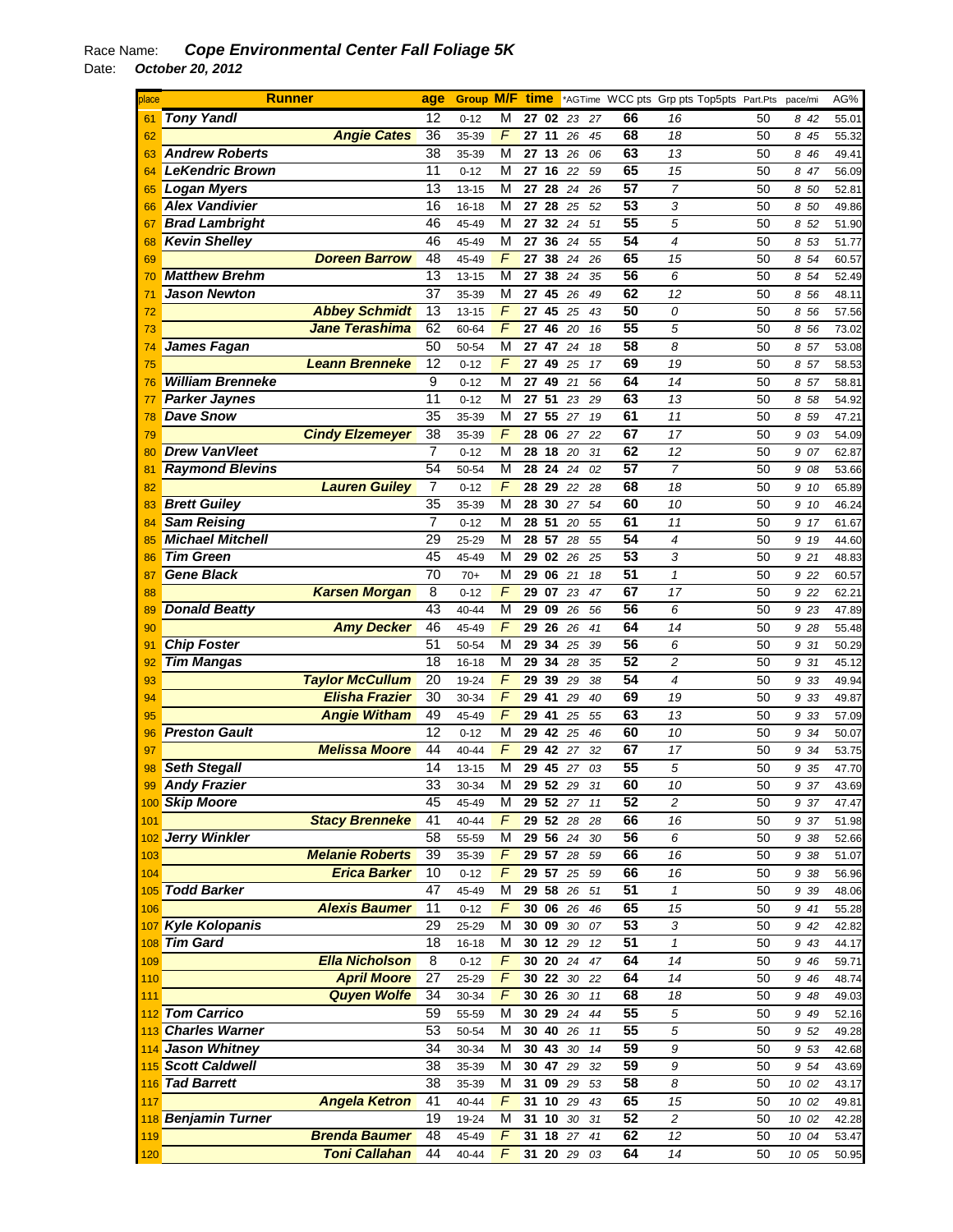| place | <b>Runner</b>          |                          | age              | <b>Group M/F time</b> |                |    |          |        |    |    | *AGTime WCC pts Grp pts Top5pts Part.Pts |    | pace/mi | AG%   |
|-------|------------------------|--------------------------|------------------|-----------------------|----------------|----|----------|--------|----|----|------------------------------------------|----|---------|-------|
| 121   |                        | <b>Kimberly Dailey</b>   | 46               | 45-49                 | F              | 31 | 34       | 28     | 37 | 61 | 11                                       | 50 | 10 10   | 51.73 |
| 122   | <b>Brian Fisher</b>    |                          | 42               | 40-44                 | М              | 31 | 40 29    |        | 29 | 55 | 5                                        | 50 | 10 12   | 43.76 |
| 123   |                        | <b>Sabrena Bartram</b>   | 49               | 45-49                 | F              | 31 | 52 27    |        | 50 | 60 | 10                                       | 50 | 10 15   | 53.18 |
| 124   |                        | <b>Riley Shipman</b>     | 9                | $0 - 12$              | $\overline{F}$ | 31 | 56       | 26     | 56 | 63 | 13                                       | 50 | 10 17   | 54.95 |
| 125   | <b>Jerome Draculan</b> |                          | 21               | 19-24                 | М              | 31 | 56       | 31     | 49 | 51 | $\mathbf{1}$                             | 50 | 10 17   | 40.55 |
| 126   |                        | <b>Katlin Stupi</b>      | 25               | 25-29                 | F              | 31 | 57       | 31     | 57 | 63 | 13                                       | 50 | 10 17   | 46.32 |
| 127   | <b>Ben Lair</b>        |                          | 13               | $13 - 15$             | М              |    | 32 03    | 28     | 30 | 54 | 4                                        | 50 | 10 19   | 45.25 |
| 128   |                        | <b>Julie Roberts</b>     | 56               | 55-59                 | F              |    | 32 04    | 25     | 32 | 58 | 8                                        | 50 | 10 19   | 57.97 |
| 129   | <b>Dustin Russell</b>  |                          | 32               | 30-34                 | М              |    | 32 06    | 31     | 51 | 58 | 8                                        | 50 | 10 20   | 40.50 |
| 130   |                        | <b>Shannon Vatter</b>    | 44               | 40-44                 | F              |    | 32 08 29 |        | 47 | 63 | 13                                       | 50 | 10 21   | 49.68 |
| 131   |                        | <b>Regan Klein</b>       | $\overline{11}$  | $0 - 12$              | F              |    | 32 08 28 |        | 35 | 62 | 12                                       | 50 | 10 21   | 51.79 |
| 132   |                        | <b>Lori Fields</b>       | 32               | 30-34                 | F              |    | 32 16    | 32     | 10 | 67 | 17                                       | 50 | 10 23   | 46.00 |
|       | <b>Cole Farlow</b>     |                          | $\overline{7}$   | $0 - 12$              | М              |    | 32 17 23 |        |    | 59 | 9                                        | 50 |         | 55.12 |
| 133   |                        | <b>Heather Wampole</b>   | 30               |                       | F              |    | 32 20    | 32     | 24 | 66 | 16                                       | 50 | 10 23   |       |
| 134   |                        | <b>Susan Steele</b>      | 53               | 30-34                 | F              |    | 32 22 26 |        | 19 | 63 |                                          | 50 | 10 24   | 45.79 |
| 135   | <b>Sam Brenneke</b>    |                          | 11               | 50-54                 | М              |    | 32 28 27 |        | 50 | 58 | 13<br>8                                  | 50 | 10 25   | 55.14 |
| 136   |                        |                          | 52               | $0 - 12$              | F              |    |          |        | 23 | 62 |                                          |    | 10 27   | 47.11 |
| 137   |                        | <b>Teresa Bryant</b>     |                  | 50-54                 | F              |    | 32 29 27 |        | 18 | 65 | 12                                       | 50 | 10 27   | 54.23 |
| 138   |                        | <b>Heather Fisher</b>    | 37<br>14         | 35-39                 |                |    | 32 33    | 31     | 53 | 53 | 15                                       | 50 | 10 29   | 46.43 |
| 139   | <b>Craig Lair</b>      |                          |                  | 13-15                 | М              |    | 32 37    | 29     | 39 |    | 3                                        | 50 | 10 30   | 43.50 |
| 140   |                        | <b>Tami Stevens</b>      | 52               | 50-54                 | F              |    | 32 46    | 27     | 32 | 61 | 11                                       | 50 | 10 33   | 53.76 |
| 141   |                        | <b>Belinda Gray</b>      | 53               | 50-54                 | F              |    | 32 49    | 27     | 13 | 60 | 10                                       | 50 | 10 34   | 54.39 |
| 142   | <b>Dean Frame</b>      |                          | 51               | 50-54                 | M              |    | 32 56    | 28     | 34 | 54 | 4                                        | 50 | 10 36   | 45.15 |
| 143   | <b>Chase Cates</b>     |                          | $\overline{7}$   | $0 - 12$              | М              |    | 32 56 23 |        | 53 | 57 | $\overline{7}$                           | 50 | 10 36   | 54.03 |
| 144   | <b>Travis Cates</b>    |                          | 38               | 35-39                 | М              | 33 | 00       | 31     | 39 | 57 | 7                                        | 50 | 10 37   | 40.75 |
| 145   | <b>Joe Farlow</b>      |                          | 37               | 35-39                 | М              | 33 | 08       | 32     | 01 | 56 | 6                                        | 50 | 10 40   | 40.30 |
| 146   |                        | <b>Amber Hall</b>        | 29               | 25-29                 | F              |    | 33 10    | 33     | 10 | 62 | 12                                       | 50 | 10 41   | 44.62 |
| 147   |                        | <b>Tonya Paxton</b>      | 25               | 25-29                 | F              |    | 33 10    | 33     | 10 | 61 | 11                                       | 50 | 10 41   | 44.62 |
| 148   |                        | <b>Mariah Seals</b>      | 20               | 19-24                 | F              | 33 | 14       | 33     | 13 | 53 | 3                                        | 50 | 10 42   | 44.55 |
| 149   | <b>Dennis Mann</b>     |                          | 68               | 65-69                 | М              |    | 33 16    | 24     | 53 | 51 | $\mathbf{1}$                             | 50 | 10 42   | 51.85 |
| 150   | <b>Austin Farlow</b>   |                          | 9                | $0 - 12$              | M              |    | 33 18 26 |        | 16 | 56 | 6                                        | 50 | 10 43   | 49.12 |
| 151   | <b>Jon Weigel</b>      |                          | 13               | 13-15                 | М              |    | 33 30 29 |        | 48 | 52 | $\overline{c}$                           | 50 | 10 47   | 43.30 |
| 152   | <b>Pete Larson</b>     |                          | 36               | 35-39                 | М              | 33 | 34       | 32     | 39 | 55 | 5                                        | 50 | 10 48   | 39.50 |
| 153   |                        | <b>Katie Carpenter</b>   | 25               | 25-29                 | F              | 33 | 41       | 33     | 41 | 60 | 10                                       | 50 | 10 50   | 43.94 |
| 154   |                        | <b>Sarah Dickman</b>     | 12               | $0 - 12$              | F              |    | 33 43    | 30     | 39 | 61 | 11                                       | 50 | 10 51   | 48.28 |
| 155   |                        | <b>Angela Buckland</b>   | 30               | 30-34                 | F              |    | 33 56    | 33     | 55 | 65 | 15                                       | 50 | 10 55   | 43.63 |
| 156   | <b>Treydon York</b>    |                          | 8                | $0 - 12$              | М              |    | 34 01    | 25     | 47 | 55 | 5                                        | 50 | 10 57   | 50.04 |
| 157   |                        | <b>Pamela Justice</b>    | 42               | 40-44                 | F              | 34 | 03       | 32     | 11 | 62 | 12                                       | 50 | 10 58   | 45.99 |
|       | 158 Joseph Parker      |                          | 55               | 55-59                 | М              |    | 34 04    | 28     | 36 | 54 | 4                                        | 50 | 10 58   | 45.11 |
| 159   |                        | <b>Payton Stockton</b>   | 8                | $0 - 12$              | F              | 34 | 10       | $27\,$ | 55 | 60 | 10                                       | 50 | 10 59   | 53.01 |
|       | 160 Nate Reynolds      |                          | 13               | 13-15                 | М              |    | 34 16 30 |        | 29 | 51 | 1                                        | 50 | 11 02   | 42.33 |
| 161   |                        | <b>Renee McCullum</b>    | 50               | 50-54                 | F              |    | 34 20 29 |        | 36 | 59 | 9                                        | 50 | 11 03   | 49.99 |
| 162   |                        | <b>Becky Reynolds</b>    | 41               | $40 - 44$             | F              |    | 34 23 32 |        | 47 | 61 | 11                                       | 50 | 11 04   | 45.15 |
| 163   |                        | <b>Michelle Kircher</b>  | 42               | 40-44                 | F              |    | 34 23 32 |        | 30 | 60 | 10                                       | 50 | 11 04   | 45.54 |
| 164   | Jayden Bussell         |                          | 9                | $0 - 12$              | М              |    | 34 30 27 |        | 12 | 54 | 4                                        | 50 | 11 06   | 47.41 |
| 165   |                        | <b>Marissa Cates</b>     | $\boldsymbol{7}$ | $0 - 12$              | F              | 34 | 31       | 27     | 13 | 59 | 9                                        | 50 | 11 07   | 54.37 |
| 166   |                        | <b>Kimberly Carlton</b>  | 47               | 45-49                 | F              | 34 | 36       | 30     | 59 | 59 | 9                                        | 50 | 11 08   | 47.78 |
| 167   | <b>Blake Carpenter</b> |                          | 25               | 25-29                 | М              |    | 34 39    | 34     | 39 | 52 | $\overline{c}$                           | 50 | 11 09   | 37.23 |
| 168   |                        | <b>Madelyn Gault</b>     | 9                | $0 - 12$              | F              |    | 34 42 29 |        | 16 | 58 | 8                                        | 50 | 11 10   | 50.57 |
|       | 169 David Pointis      |                          | 61               | 60-64                 | М              |    | 34 42 27 |        | 40 | 51 | 1                                        | 50 | 11 10   | 46.63 |
|       | 170 Michael Mills      |                          | 58               | 55-59                 | М              |    | 34 44 28 |        | 26 | 53 | 3                                        | 50 | 11 11   | 45.38 |
| 171   |                        | <b>Sherry Marcum</b>     | 48               | 45-49                 | F              |    | 34 52 30 |        | 50 | 58 | 8                                        | 50 | 11 13   | 48.00 |
|       | 172 Isaac Moistner     |                          | 10               | $0 - 12$              | M              |    | 35 04 28 |        | 39 | 53 | 3                                        | 50 | 11 17   | 45.02 |
|       | 173 Tommy York         |                          | 42               | 40-44                 | М              |    | 35 30    | 33     | 03 | 54 | 4                                        | 50 | 11 26   | 39.03 |
| 174   |                        | <b>Emily Ross</b>        | 26               | 25-29                 | F              |    | 35 35    | 35     | 35 | 59 | 9                                        | 50 | 11 27   | 41.59 |
|       | 175 Hunter Lambright   |                          | 21               | 19-24                 | M              |    | 35 37 35 |        | 29 | 50 | 0                                        | 50 | 11 28   | 36.36 |
| 176   |                        | <b>Debbie Robbins</b>    | 56               | 55-59                 | F              |    | 35 46 28 |        | 28 | 57 | 7                                        | 50 | 11 31   | 51.98 |
| 177   |                        | <b>Pat Bowers</b>        | 69               | 65-69                 | F              |    | 35 53 23 |        | 26 | 50 | 0                                        | 50 | 11 33   | 63.17 |
| 178   |                        | <b>Berneice Tipton</b>   | 52               | 50-54                 | F              |    | 35 56 30 |        | 11 | 58 | 8                                        | 50 | 11 34   | 49.02 |
| 179   |                        | <b>Chrissy Barrow</b>    | 20               | 19-24                 | F              |    | 36 11    | 36     | 10 | 52 | $\sqrt{2}$                               | 50 | 11 39   | 40.92 |
| 180   |                        | <b>Lindsay Boatright</b> | 32               | 30-34                 | F              |    | 36 20 36 |        | 14 | 64 | 14                                       | 50 | 11 42   | 40.85 |
|       |                        |                          |                  |                       |                |    |          |        |    |    |                                          |    |         |       |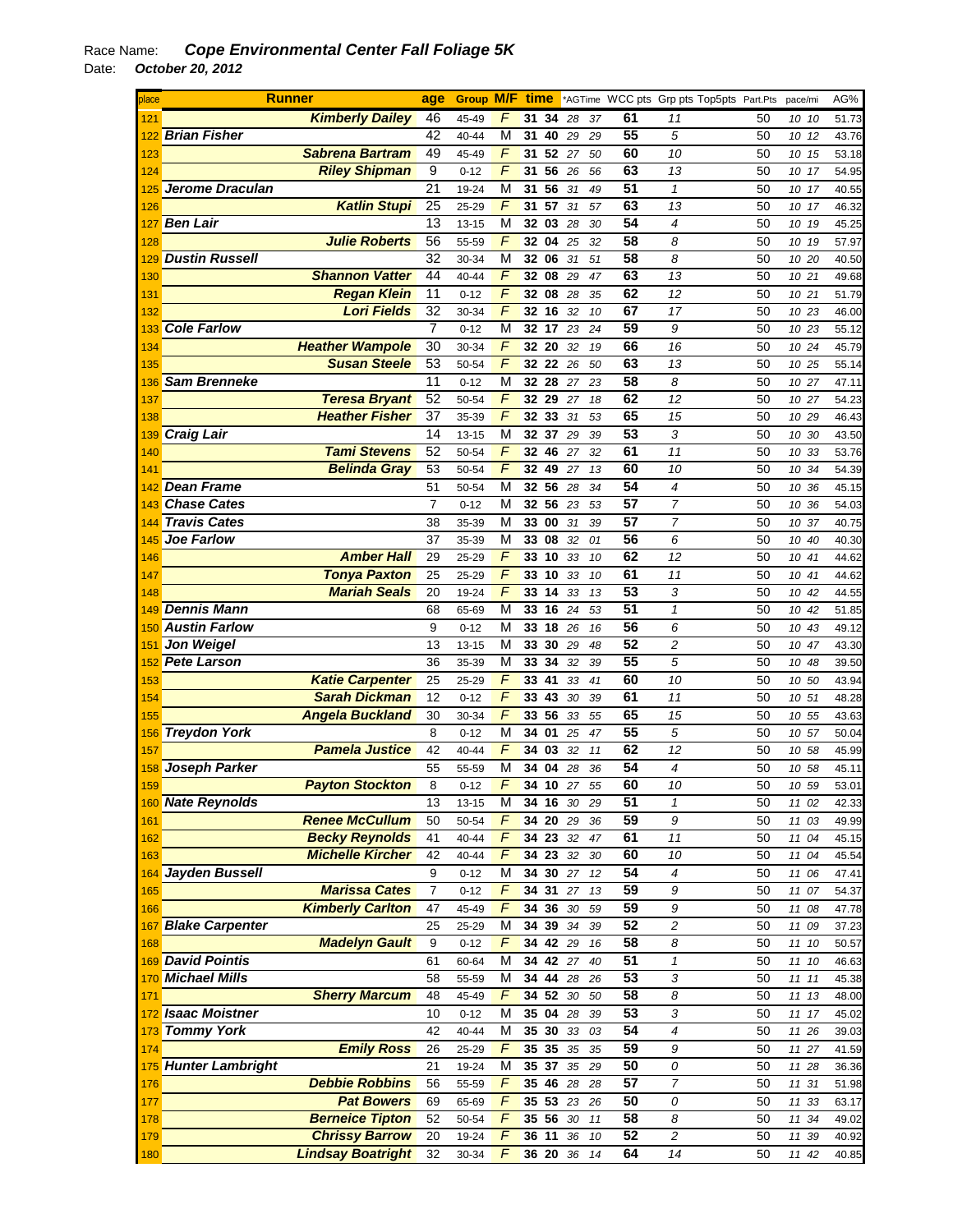| place | <b>Runner</b>           |                           | age            | <b>Group M/F</b> |                         | time  |          |    |    |    | *AGTime WCC pts Grp pts Top5pts Part.Pts |    | pace/mi  | AG%            |
|-------|-------------------------|---------------------------|----------------|------------------|-------------------------|-------|----------|----|----|----|------------------------------------------|----|----------|----------------|
| 181   |                         | <b>Giselle Marsteller</b> | 10             | $0 - 12$         | F                       |       | 36 22    | 31 | 33 | 57 | 7                                        | 50 | 11 42    | 46.91          |
| 182   | Mike Shipman            |                           | 40             | 40-44            | M                       | 36 25 |          | 34 | 25 | 53 | 3                                        | 50 | 11 43    | 37.48          |
| 183   |                         | <b>Sharon Shaffer</b>     | 43             | 40-44            | F                       | 36 31 |          | 34 | 12 | 59 | 9                                        | 50 | 11<br>45 | 43.28          |
| 184   | <b>Tom Vatter</b>       |                           | 12             | $0 - 12$         | M                       | 36    | 35       | 31 | 44 | 52 | 2                                        | 50 | 11<br>47 | 40.65          |
| 185   |                         | <b>Natalie Wampole</b>    | 49             | 45-49            | F                       |       | 36 42    | 32 | 03 | 57 | $\overline{7}$                           | 50 | 11 49    | 46.18          |
| 186   |                         | <b>Angie Shipman</b>      | 39             | 35-39            | F                       | 37    | 13       | 36 | 01 | 64 | 14                                       | 50 | 11 59    | 41.10          |
| 187   |                         | <b>Lori Everman</b>       | 34             | 30-34            | F                       | 37 17 |          | 36 | 59 | 63 | 13                                       | 50 | 12 00    | 40.02          |
| 188   |                         | <b>Jami Prather</b>       | 34             | 30-34            | F                       | 37 17 |          | 36 | 59 | 62 | 12                                       | 50 | 12 00    | 40.02          |
| 189   |                         | <b>Beth Beatty</b>        | 37             | 35-39            | F                       | 37 20 |          | 36 | 34 | 63 | 13                                       | 50 | 12 01    | 40.48          |
| 190   | <b>Seth Black</b>       |                           | 55             | 55-59            | M                       | 37    | 23       | 31 | 23 | 52 | $\overline{c}$                           | 50 | 12 02    | 41.10          |
| 191   | <b>Todd Moistner</b>    |                           | 35             | 35-39            | M                       | 37    | 25       | 36 | 37 | 54 | 4                                        | 50 | 12 03    | 35.22          |
| 192   |                         | <b>Lisa Hicks</b>         | 44             | 40-44            | $\overline{F}$          | 37    | 26       | 34 | 42 | 58 | 8                                        | 50 | 12 03    | 42.65          |
|       | <b>Raynor Eddy</b>      |                           | 11             | $0 - 12$         | M                       | 37    | 30       | 31 | 38 | 51 | 1                                        | 50 | 12 04    | 40.79          |
| 193   |                         | <b>Michelle Johnson</b>   | 34             |                  | F                       | 37    | 58       |    |    | 61 | 11                                       | 50 |          |                |
| 194   |                         | <b>Terrence Brockman</b>  |                | 30-34            | F                       |       |          | 37 | 40 | 58 |                                          |    | 12 13    | 39.30          |
| 195   |                         |                           | 25             | 25-29            |                         | 38    | 01       | 38 | 01 |    | 8                                        | 50 | 12 14    | 38.93          |
| 196   |                         | <b>Cassey Kelley</b>      | 33             | 30-34            | F                       | 38    | 03       | 37 | 51 | 60 | 10                                       | 50 | 12 15    | 39.10          |
| 197   | <b>David Swafford</b>   |                           | 33             | 30-34            | М                       | 38    | 09       | 37 | 43 | 57 | $\overline{7}$                           | 50 | 12 17    | 34.21          |
| 198   |                         | <b>Angela Larson</b>      | 33             | 30-34            | F                       | 38    | 20       | 38 | 08 | 59 | 9                                        | 50 | 12 20    | 38.81          |
| 199   |                         | <b>Reagan Wilmot</b>      | 6              | $0 - 12$         | F                       |       | 38 30    | 29 | 11 | 56 | 6                                        | 50 | 12 24    | 50.72          |
| 200   | <b>Joe Wilmot</b>       |                           | 36             | 35-39            | М                       | 38    | 30       | 37 | 27 | 53 | 3                                        | 50 | 12 24    | 34.44          |
| 201   | <b>Curt Spaulding</b>   |                           | 50             | 50-54            | M                       | 38    | 37       | 33 | 47 | 53 | 3                                        | 50 | 12 26    | 38.19          |
| 202   |                         | <b>Judy Pierce</b>        | 50             | 50-54            | F                       | 39 06 |          | 33 | 43 | 57 | 7                                        | 50 | 12 35    | 43.90          |
| 203   |                         | <b>Sarah Welcome</b>      | 26             | 25-29            | $\overline{F}$          |       | 39 10    | 39 | 10 | 57 | $\overline{7}$                           | 50 | 12 36    | 37.79          |
| 204   |                         | <b>Monica Schlichter</b>  | 37             | 35-39            | F                       | 39 19 |          | 38 | 30 | 62 | 12                                       | 50 | 12 39    | 38.44          |
| 205   |                         | <b>Lauren Vatter</b>      | 10             | $0 - 12$         | F                       | 39    | 23       | 34 | 10 | 55 | 5                                        | 50 | 12 41    | 43.32          |
| 206   |                         | <b>Jane Barker</b>        | 46             | 45-49            | F                       | 39 27 |          | 35 | 45 | 56 | 6                                        | 50 | 12 42    | 41.39          |
| 207   |                         | <b>Kari Morrison</b>      | 18             | 16-18            | F                       | 39 29 |          | 39 | 04 | 50 | 0                                        | 50 | 12 43    | 37.89          |
| 208   | <b>Chuck Wolfe</b>      |                           | 62             | 60-64            | M                       | 39    | 32 31    |    | 14 | 50 | 0                                        | 50 | 12 43    | 41.29          |
| 209   |                         | <b>Betsy Frazier</b>      | 26             | 25-29            | F                       | 39    | 35       | 39 | 35 | 56 | 6                                        | 50 | 12<br>44 | 37.39          |
| 210   |                         | <b>Amy Barrett</b>        | 42             | 40-44            | F                       | 39    | 38       | 37 | 28 | 57 | $\overline{7}$                           | 50 | 12 45    | 39.51          |
| 211   | Jonathan Larsen         |                           | 13             | 13-15            | M                       | 39    | 50       | 35 | 26 | 50 | 0                                        | 50 | 12 49    | 36.41          |
| 212   |                         | <b>Christie Larsen</b>    | 38             | 35-39            | F                       | 39 53 |          | 38 | 50 | 61 | 11                                       | 50 | 12 50    | 38.11          |
| 213   |                         | <b>Karrie Pullon</b>      | 32             | 30-34            | F                       | 39    | 54       | 39 | 47 | 58 | 8                                        | 50 | 12 51    | 37.20          |
| 214   | <b>Joseph Silvers</b>   |                           | 57             | 55-59            | М                       |       | 40 12    | 33 | 11 | 51 | 1                                        | 50 | 12 56    | 38.88          |
| 215   | <b>Leland Nicholson</b> |                           | 70             | $70+$            | М                       | 40    | 15       | 29 | 28 | 50 | 0                                        | 50 | 12 57    | 43.79          |
| 216   | <b>Jared Haley</b>      |                           | 31             | 30-34            | M                       | 41    | 04       | 40 | 52 | 56 | 6                                        | 50 | 13 13    | 31.56          |
| 217   |                         | <b>Tiffany Sheley</b>     | 35             | 35-39            | F                       | 41    | 09       | 40 | 40 | 60 | 10                                       | 50 | 13 15    | 36.39          |
|       | 218 Alex Baxter         |                           | 17             | 16-18            | М                       | 41    | 23       | 39 | 31 | 50 | 0                                        | 50 | 13 19    | 32.64          |
|       | 219 Doug Brown          |                           | 50             | 50-54            | $\overline{\mathsf{M}}$ | 41    | 33       | 36 | 21 | 52 | $\overline{\mathbf{c}}$                  | 50 | 13 22    | 35.49          |
| 220   |                         | <b>Leslie Gettinger</b>   | 29             | 25-29            | F                       |       | 41 45 41 |    | 45 | 55 | 5                                        | 50 | 13 26    | 35.45          |
| 221   |                         | <b>Ellen Johnson</b>      | 63             | 60-64            | F                       |       | 42 15    | 30 | 23 | 54 | 4                                        | 50 | 13 36    | 48.72          |
|       | 222 David Johnson       |                           | 51             | 50-54            | М                       |       | 42 15    | 36 | 39 | 51 | 1                                        | 50 | 13 36    | 35.19          |
| 223   |                         | <b>Emma Barnett</b>       | 9              | $0 - 12$         | F                       |       | 42 23 35 |    | 45 | 54 | 4                                        | 50 | 13 39    | 41.40          |
| 224   |                         | <b>Veronica Decker</b>    | 51             | 50-54            | F                       |       | 42 25 36 |    | 06 | 56 | 6                                        | 50 | 13 39    | 40.99          |
| 225   |                         | <b>Valerie Upchurch</b>   | 51             | 50-54            | F                       |       | 42 25 36 |    | 06 | 55 | 5                                        | 50 | 13 39    | 40.99          |
| 226   |                         | <b>Sarah Jefferis</b>     | 39             | 35-39            | $\overline{F}$          | 42 51 |          | 41 | 28 | 59 | 9                                        | 50 | 13 48    | 35.70          |
| 227   |                         | Leslie Warner             | 40             | 40-44            | F                       |       | 43 13 41 |    | 31 | 56 | 6                                        | 50 | 13 55    | 35.64          |
| 228   | John Campbell           |                           | 42             | 40-44            | M                       |       | 43 49    | 40 | 48 | 52 | $\overline{c}$                           | 50 | 14 06    |                |
| 229   |                         | <b>Cathy Weaver</b>       | 63             | 60-64            | F                       |       | 43 57    | 31 | 36 | 53 | 3                                        | 50 | 14 09    | 31.62<br>46.84 |
| 230   |                         | <b>Brandy Lakes</b>       | 33             | 30-34            | F                       |       | 44 10 43 |    | 56 | 57 | 7                                        | 50 | 14 13    | 33.68          |
| 231   | <b>Nick Andreas</b>     |                           | 31             | 30-34            | М                       |       | 44 13 44 |    | 00 | 55 | 5                                        | 50 | 14 14    | 29.32          |
|       | 232 Brad Stahlhut       |                           | 32             |                  | M                       |       | 44 15 43 |    |    | 54 | 4                                        |    |          |                |
|       |                         | <b>Patricia Ours</b>      |                | 30-34            | F                       |       |          |    | 54 | 56 |                                          | 50 | 14 15    | 29.38          |
| 233   |                         |                           | 56             | 55-59            |                         |       | 44 22 35 |    | 19 |    | 6                                        | 50 | 14 17    | 41.90          |
| 234   |                         | <b>Angela Dickman</b>     | 43             | 40-44            | $\overline{F}$          | 44    | 50       | 41 | 59 | 55 | 5                                        | 50 | 14 26    | 35.25          |
|       | 235 Brad VanVleet       |                           | 33             | 30-34            | M                       |       | 45 21 44 |    | 50 | 53 | 3                                        | 50 | 14 36    | 28.78          |
|       | 236 Gunner Kovach       |                           | $\overline{7}$ | $0 - 12$         | M                       |       | 45 22    | 32 | 53 | 50 | 0                                        | 50 | 14 36    | 39.22          |
| 237   |                         | <b>Vera Frame</b>         | 71             | $70+$            | F                       |       | 45 33 28 |    | 44 | 50 | 0                                        | 50 | 14 40    | 51.51          |
| 238   |                         | <b>Rachel Ernst</b>       | 33             | 30-34            | F                       | 46 36 |          | 46 | 21 | 56 | 6                                        | 50 | 14 59    | 31.93          |
|       | 239 Benjamin Zumbrun    |                           | 37             | 35-39            | М                       |       | 46 46 45 |    | 11 | 52 | 2                                        | 50 | 15 03    | 28.55          |
|       | 240 Chris Larsen        |                           | 41             | 40-44            | М                       |       | 47 07 44 |    | 12 | 51 | $\mathbf{1}$                             | 50 | 15 10    | 29.19          |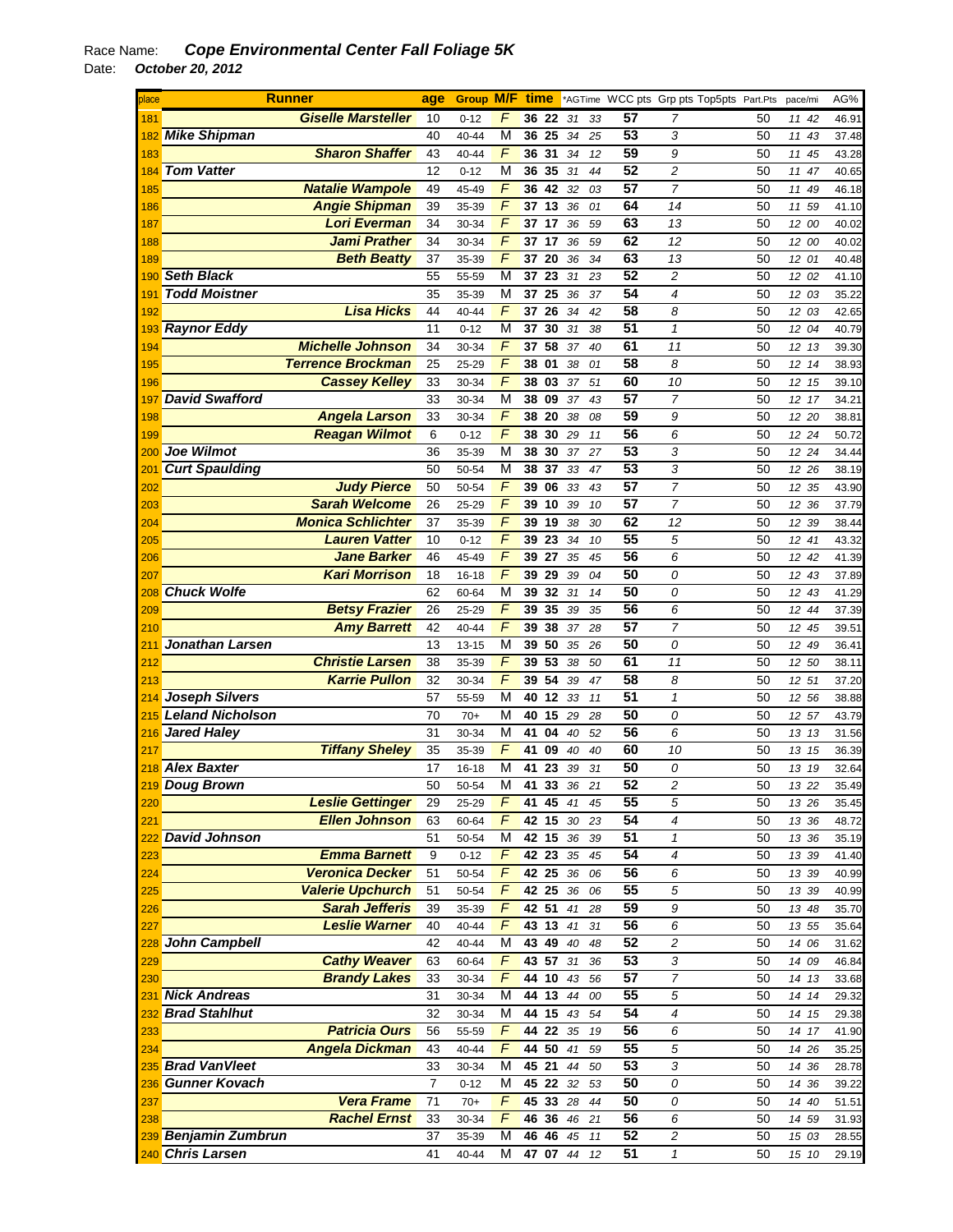| place | <b>Runner</b>              | age            | <b>Group M/F time</b> |                |       |          |    |    |                 | *AGTime WCC pts Grp pts Top5pts Part.Pts |    | pace/mi | AG%   |
|-------|----------------------------|----------------|-----------------------|----------------|-------|----------|----|----|-----------------|------------------------------------------|----|---------|-------|
| 241   | Jenna Larsen               | 9              | $0 - 12$              | F              | 47 07 |          | 39 | 44 | 53              | 3                                        | 50 | 15 10   | 37.24 |
| 242   | <b>Jon Carter</b>          | 41             | 40-44                 | M              |       | 47 19    | 44 | 23 | 50              | 0                                        | 50 | 15 14   | 29.07 |
| 243   | <b>Leanne Stiver</b>       | 42             | 40-44                 | F              | 47    | 37       | 45 | 00 | 54              | 4                                        | 50 | 15 20   | 32.88 |
| 244   | Laura Perseponko           | 37             | 35-39                 | F              | 47    | 38       | 46 | 39 | 58              | 8                                        | 50 | 15 20   | 31.73 |
| 245   | <b>Shelia Campbell</b>     | 53             | 50-54                 | F              | 47    | 46       | 39 | 36 | 54              | 4                                        | 50 | 15 22   | 37.37 |
| 246   | <b>Elaine Moistner</b>     | 47             | 45-49                 | $\overline{F}$ | 48 17 |          | 43 | 14 | 55              | 5                                        | 50 | 15 32   | 34.24 |
| 247   | <b>Hannah Herrmann</b>     | 6              | $0 - 12$              | F              | 48    | 58       | 37 | 07 | 52              | 2                                        | 50 | 15 46   | 39.88 |
| 248   | <b>Pam Woods</b>           | 57             | 55-59                 | F              | 49    | 13       | 38 | 38 | 55              | 5                                        | 50 | 15 50   | 38.30 |
| 249   | <b>Linda Ferriell</b>      | 55             | 55-59                 | F              |       | 49 15 39 |    | 45 | $\overline{54}$ | 4                                        | 50 | 15 51   | 37.23 |
| 250   | <b>Jennifer Pennington</b> | 29             | 25-29                 | $\overline{F}$ | 49    | 42       | 49 | 42 | 54              | $\overline{\mathcal{A}}$                 | 50 | 15 59   | 29.78 |
| 251   | <b>Shawn Pennington</b>    | 30             | 30-34                 | М              | 49    | 43       | 49 | 36 | 52              | $\overline{c}$                           | 50 | 16 00   | 26.01 |
| 252   | <b>Andrea Kolopanis</b>    | 31             | 30-34                 | F              | 49    | 43       | 49 | 39 | $\overline{55}$ | 5                                        | 50 | 16 00   | 29.81 |
| 253   | <b>Madison Barnett</b>     | $\overline{7}$ | $0 - 12$              | F              | 49    | 43       | 39 | 12 | 51              | $\mathbf{1}$                             | 50 | 16 00   | 37.75 |
| 254   | <b>Stephen Moore</b>       | 56             | 55-59                 | M              | 51    | 13       | 42 | 38 | 50              | 0                                        | 50 | 16 29   | 30.26 |
| 255   | <b>Paula Snipe</b>         | 57             | 55-59                 | F              | 51    | 14       | 40 | 13 | 53              | 3                                        | 50 | 16 29   | 36.79 |
| 256   | <b>Jennifer Caldwell</b>   | 32             | 30-34                 | F              | 51    | 18       | 51 | 09 | 54              | 4                                        | 50 | 16 31   | 28.93 |
| 257   | <b>Amber Lakes</b>         | 25             | 25-29                 | F              |       | 51 19    | 51 | 19 | 53              | 3                                        | 50 | 16 31   | 28.84 |
| 258   | <b>Stephanie Farlow</b>    | 33             | 30-34                 | F              | 51    | 20       | 51 | 04 | 53              | 3                                        | 50 | 16 31   | 28.98 |
| 259   | <b>Barbara Wood</b>        | 53             | 50-54                 | F              | 51    | 20       | 42 | 34 | 53              | 3                                        | 50 | 16 31   | 34.77 |
| 260   | <b>Brianne Puterbaugh</b>  | 32             | 30-34                 | F              | 51    | 26       | 51 | 17 | 52              | $\overline{c}$                           | 50 | 16 33   | 28.86 |
| 261   | <b>Lauralee Hites</b>      | 35             | 35-39                 | F              | 51    | 35       | 50 | 59 | 57              | $\overline{7}$                           | 50 | 16 36   | 29.03 |
| 262   | <b>Joan Lodge</b>          | 49             | 45-49                 | $\overline{F}$ | 51    | 36       | 45 | 04 | 54              | 4                                        | 50 | 16 37   | 32.84 |
| 263   | <b>Bonnie Hutchens</b>     | 44             | 40-44                 | $\overline{F}$ | 52 18 |          | 48 | 29 | 53              | 3                                        | 50 | 16 50   | 30.52 |
| 264   | <b>Phyllis Savoy</b>       | 53             | 50-54                 | F              | 52 20 |          | 43 | 24 | 52              | $\overline{c}$                           | 50 | 16 51   | 34.11 |
| 265   | <b>Kyle Newton</b>         | 25             | 25-29                 | М              | 52 21 |          | 52 | 21 | 51              | 1                                        | 50 | 16 51   | 24.64 |
| 266   | <b>Ann Alcorn</b>          | 55             | 55-59                 | F              | 52 24 |          | 42 | 18 | 52              | $\overline{c}$                           | 50 | 16 52   | 34.99 |
| 267   | <b>Rob Hutchens</b>        | 46             | 45-49                 | M              | 52 33 |          | 47 | 27 | 50              | 0                                        | 50 | 16 55   | 27.19 |
| 268   | <b>Nancy Best</b>          | 49             | 45-49                 | F              | 52    | 44       | 46 | 03 | 53              | 3                                        | 50 | 16 58   | 32.14 |
| 269   | Jonathan Geise             | 25             | 25-29                 | M              | 52 47 |          | 52 | 47 | 50              | 0                                        | 50 | 16 59   | 24.44 |
| 270   | <b>Sarah Geise</b>         | 58             | 55-59                 | F              | 52 56 |          | 40 | 59 | 51              | $\mathbf{1}$                             | 50 | 17 02   | 36.12 |
| 271   | <b>Brandy McClurg</b>      | 39             | 35-39                 | F              |       | 53 00    | 51 | 17 | 56              | 6                                        | 50 | 17 04   | 28.86 |
| 272   | <b>Sirley Salazar</b>      | 38             | 35-39                 | F              | 53 59 |          | 52 | 34 | 55              | 5                                        | 50 | 17 23   | 28.16 |
| 273   | <b>Sam Andrews</b>         | 54             | 50-54                 | М              | 53 59 |          | 45 | 42 | 50              | 0                                        | 50 | 17 23   | 28.23 |
| 274   | <b>Natalie Dennis</b>      | 35             | 35-39                 | F              |       | 54 15    | 53 | 37 | $\overline{54}$ | $\overline{4}$                           | 50 | 17 28   | 27.60 |
| 275   | <b>Tairen Jester</b>       | 28             | 25-29                 | $\overline{F}$ | 54 50 |          | 54 | 50 | 52              | $\overline{c}$                           | 50 | 17 39   | 26.99 |
| 276   | <b>Nick Thornbro</b>       | 33             | 30-34                 | M              | 54 50 |          | 54 | 12 | 51              | $\mathbf{1}$                             | 50 | 17 39   | 23.80 |
| 277   | <b>Anna Lohmoeller</b>     | 47             | 45-49                 | F              | 55    | 19       | 49 | 32 | 52              | $\overline{c}$                           | 50 | 17 48   | 29.88 |
| 278   | <b>Debbie Morris</b>       | 50             | 50-54                 | F              |       | 55 20    | 47 | 43 | 51              | $\mathbf{1}$                             | 50 | 17 49   | 31.02 |
| 279   | Juanita Jenkins            | 43             | 40-44                 | F              | 55 20 |          | 51 | 49 | 52              | 2                                        | 50 | 17 49   | 28.56 |
| 280   | <b>Krista Pinkerton</b>    | 36             | 35-39                 | F              |       | 55 23 54 |    | 30 | 53              | 3                                        | 50 | 17 50   | 27.15 |
| 281   | <b>Jennifer Moistner</b>   | 35             | 35-39                 | F              |       | 56 16    | 55 | 37 | 52              | 2                                        | 50 | 18 07   | 26.61 |
| 282   | <b>Yvona Wolfe</b>         | 62             | 60-64                 | F              |       | 56 17 41 |    | 05 | 52              | 2                                        | 50 | 18 07   | 36.02 |
| 283   | <b>Cathy Turner</b>        | 42             | 40-44                 | F              | 56 18 |          | 53 | 13 | 51              | 1                                        | 50 | 18 07   | 27.81 |
| 284   | Jeannie Kasper             | 57             | 55-59                 | F              | 56 18 |          | 44 | 12 | 50              | 0                                        | 50 | 18 07   | 33.48 |
| 285   | <b>Charlene Smith</b>      | 30             | 30-34                 | F              | 56    | 34       | 56 | 33 | 51              | $\mathbf{1}$                             | 50 | 18 12   | 26.17 |
| 286   | <b>Deana Reeder</b>        | 39             | 35-39                 | $\overline{F}$ | 56 34 |          | 54 | 44 | 51              | $\pmb{\mathcal{1}}$                      | 50 | 18 12   | 27.04 |
| 287   | <b>Courtney Evans</b>      | 24             | 19-24                 | F              | 56 55 |          | 56 | 55 | 51              | $\mathbf{1}$                             | 50 | 18 19   | 26.00 |
| 288   | <b>Teresa Jansing</b>      | 39             | 35-39                 | F              |       | 56 56    | 55 | 05 | 50              | 0                                        | 50 | 18 20   | 26.87 |
| 289   | <b>Mandy Newhouse</b>      | 28             | 25-29                 | F              |       | 58 16    | 58 | 16 | 51              | 1                                        | 50 | 18 45   | 25.40 |
|       | 290 Kenny Newhouse         | 39             | 35-39                 | М              | 58 16 |          | 55 | 29 | 51              | 1                                        | 50 | 18 45   | 23.25 |
| 291   | <b>Kimberly Davis</b>      | 23             | 19-24                 | F              |       | 59 04 59 |    | 04 | 50              | 0                                        | 50 | 19 01   | 25.06 |
| 292   | Jessica Allen              | 29             | 25-29                 | $\overline{F}$ |       | 59 05 59 |    | 05 | 50              | 0                                        | 50 | 19 01   | 25.05 |
| 293   | <b>Jani Snyder</b>         | 48             | 45-49                 | F              | 59    | 05       | 52 | 15 | 51              | $\mathbf{1}$                             | 50 | 19 01   | 28.33 |
|       | 294 Scott Deaton           | 39             | 35-39                 | M              | 59 05 |          | 56 | 15 | 50              | 0                                        | 50 | 19 01   | 22.93 |
| 295   | Michael Jacob              | 34             | 30-34                 | M              |       | 59 05 58 |    | 08 | 50              | 0                                        | 50 | 19 01   | 22.19 |
| 296   | <b>Angie Hornak</b>        | 51             | 50-54                 | F              |       | 60 10 51 |    | 13 | 50              | 0                                        | 50 | 19 22   | 28.90 |
| 297   | <b>Paul Tegler</b>         | 65             | 65-69                 | M              |       | 60 12 46 |    | 18 | 50              | 0                                        | 50 | 19 23   | 27.86 |
| 298   | <b>Amy Lair</b>            | 41             | 40-44                 | F              | 60 17 |          | 57 | 28 | 50              | 0                                        | 50 | 19 24   | 25.75 |
| 299   | <b>Jennie Stegall</b>      | 48             | 45-49                 | $\overline{F}$ |       | 60 26 53 |    | 26 | 50              | 0                                        | 50 | 19 27   | 27.69 |
| 300   | <b>Kathie Gerwig</b>       | 63             | 60-64                 | F              |       | 62 56 45 |    | 15 | 51              | $\mathbf{1}$                             | 50 | 20 15   | 32.71 |
|       |                            |                |                       |                |       |          |    |    |                 |                                          |    |         |       |